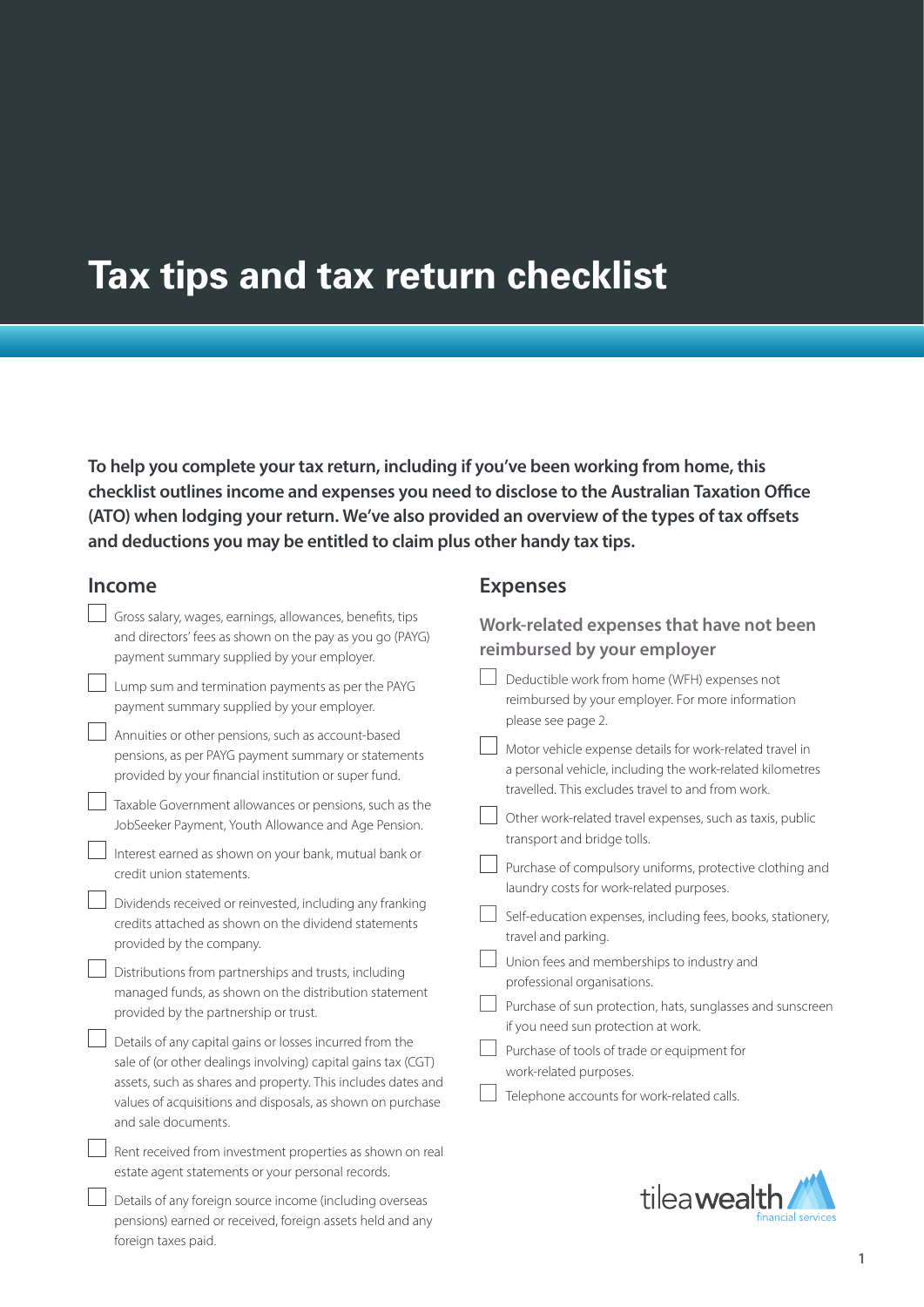|                         | If you are paid an overtime meal allowance under an<br>award, you can claim up to the reasonable allowance                                                                                                                                                                                                                                                                                                                                                                  |  |
|-------------------------|-----------------------------------------------------------------------------------------------------------------------------------------------------------------------------------------------------------------------------------------------------------------------------------------------------------------------------------------------------------------------------------------------------------------------------------------------------------------------------|--|
|                         | expense amount set out by the ATO.                                                                                                                                                                                                                                                                                                                                                                                                                                          |  |
|                         | Attendance fees and travel for work-related seminars,<br>conferences and conventions.                                                                                                                                                                                                                                                                                                                                                                                       |  |
|                         | Books, journals, subscriptions and your professional<br>library expenses.                                                                                                                                                                                                                                                                                                                                                                                                   |  |
|                         | Home office set-up expenses such as depreciation on<br>purchase of equipment, including computers, telephones<br>and furniture. Details of home office running expenses<br>such as heating, cooling, lighting and cleaning.                                                                                                                                                                                                                                                 |  |
|                         | <b>Investment-related expenses</b>                                                                                                                                                                                                                                                                                                                                                                                                                                          |  |
|                         | Telephone accounts for investment-related calls.                                                                                                                                                                                                                                                                                                                                                                                                                            |  |
|                         | Attendance fees and travel for investment seminars,<br>conferences and conventions.                                                                                                                                                                                                                                                                                                                                                                                         |  |
|                         | Interest paid and fees charged on money borrowed<br>for investments, such as shares.                                                                                                                                                                                                                                                                                                                                                                                        |  |
|                         | Bank fees incurred on investment-related activities<br>and accounts.                                                                                                                                                                                                                                                                                                                                                                                                        |  |
|                         | Property rental expenses, including advertising, council<br>and water rates, insurance, interest on loans, real estate<br>management fees, repairs and maintenance, lease<br>preparation, depreciation and capital works (such as<br>buildings and structural improvements) deductions.<br>Please note, from 1 July 2017, travel expenses relating to<br>inspecting, maintaining, or collecting rent for a residential<br>rental property cannot be claimed as a deduction. |  |
| <b>General expenses</b> |                                                                                                                                                                                                                                                                                                                                                                                                                                                                             |  |

Donations of \$2 or more to registered charities.

 $\Box$  Tax preparation fees, including travel to your tax agent.

# **Tax offsets and deductions**

You may be entitled to the following tax offsets (rebates) and deductions for the year ended 30 June 2022.

# **Deductions for expenses related to working from home**

If you are working from home and incur expenses that are not reimbursed by your employer, you may be able to claim them as a tax deduction. The expenses must be directly related to working from home and you need to keep a record of your working from home hours and your expenses. There are three ways you can choose to calculate additional running expenses:

**Shortcut method** – A deduction of \$0.80 for each hour worked from home is allowed if you incur additional deductible running expenses as a result of working from home. This shortcut method is only available from 1 March 2020 to 30 June 2022.

#### **Fixed rate method** – allows:

- a rate of \$0.52 per hour for the cost of utilities, cleaning and depreciation of office furniture
- work-related phone and internet expenses, computer consumables and stationery
- work-related depreciation of a computer, laptop or similar device

**Actual cost method** – claim the actual work-related portion of all running expenses, calculated on a reasonable basis.

**For more details, please refer to the ATO website under 'working from home expenses'.**

# **Deductions if your home is not your principal place of business**

| Deductions you may<br>be able to claim                                                        | You do<br>have a<br>work area | You don't<br>have a<br>work area |
|-----------------------------------------------------------------------------------------------|-------------------------------|----------------------------------|
| Cost of using a room's utilities<br>such as gas and electricity                               | Yes                           | Yes                              |
| Work-related phone costs                                                                      | Yes                           | Yes                              |
| Decline in value (depreciation)<br>of office equipment such as<br>desks, chairs and computers | Yes                           | Yes                              |
| Decline in value (depreciation)<br>of curtains, carpets and<br>light fittings                 | Yes                           | No                               |
| Occupancy expenses such<br>as rent, mortgage interest,<br>insurance and rates                 | No                            | No                               |

Source ATO: [https://www.ato.gov.au/Individuals/Income-and-deductions/](https://www.ato.gov.au/Individuals/Income-and-deductions/Deductions-you-can-claim/Working-from-home-expenses/) [Deductions-you-can-claim/Working-from-home-expenses/](https://www.ato.gov.au/Individuals/Income-and-deductions/Deductions-you-can-claim/Working-from-home-expenses/)

#### **Private health insurance offset**

Depending on your income and age, you may be eligible for a tax offset of up to 32.8% on your health insurance.

If you haven't claimed a reduced premium from your health fund, then you can claim an offset in your tax return.

### **Spouse super contribution offset**

If you made personal superannuation contributions on behalf of a spouse, there is a tax offset of up to \$540 per year. This is available for spouse contributions of up to \$3,000 per year, where your spouse earns less than \$37,000 per year, and a partial tax offset for spousal income up to \$40,000 per year.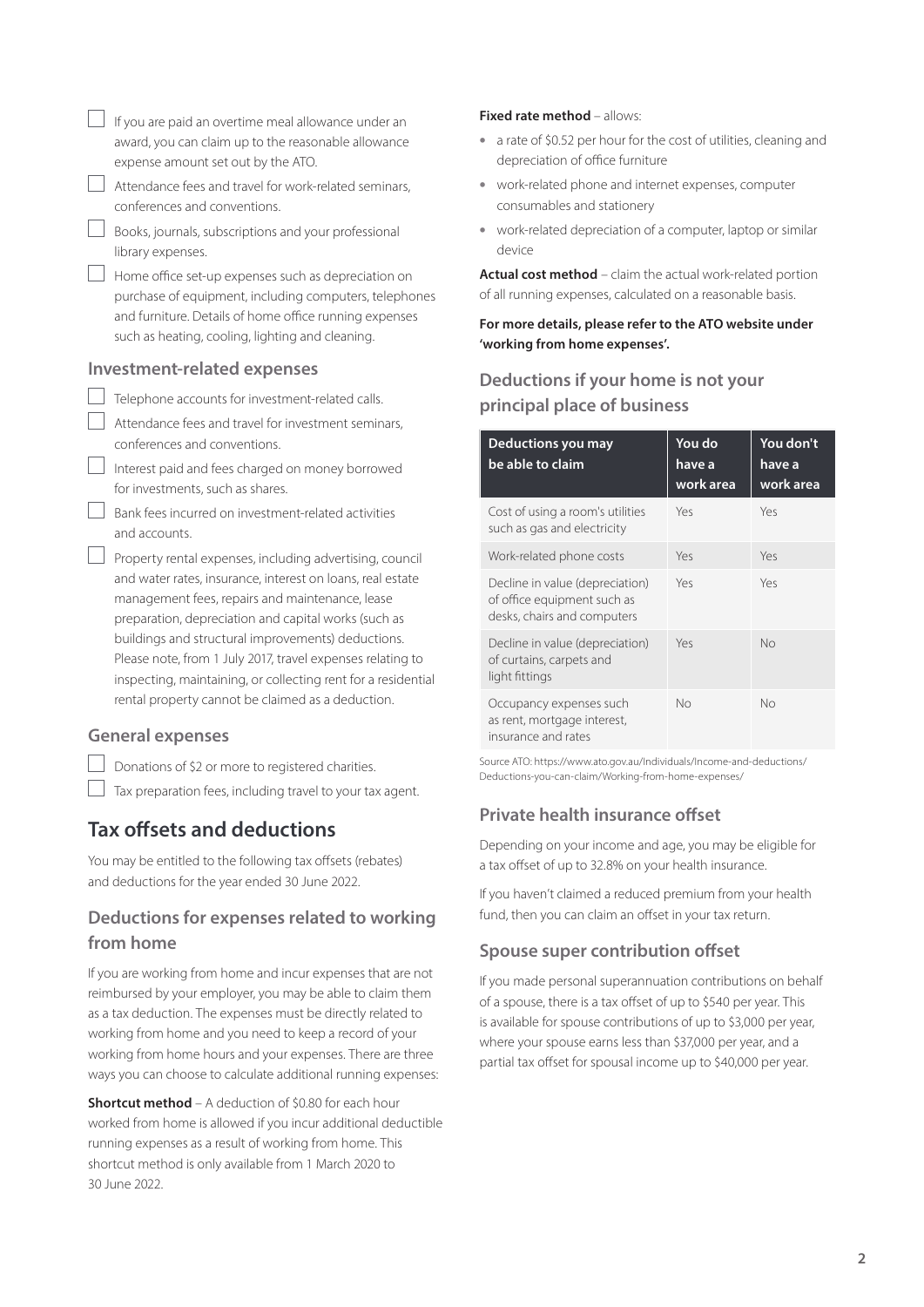#### **Senior Australians pensioner tax offset**

If you are eligible for the senior Australians pensioner tax offset (SAPTO) you are able to earn more income before you have to pay tax and the Medicare levy.

# **Super tax hints**

Super is a tax-effective way to save for retirement. The following section contains some tips to help you maximise your super.

# **Contribution limits**

For the 2021/22 financial year the maximum non-concessional (or after-tax) super contributions are capped at \$110,000 per person per year or up to \$330,000 over three years using the bring-forward provisions. The ability to make non-concessional contributions and take advantage of the three year bringforward provision is subject to your total super balance as at 30 June of the previous financial year, your age and whether you have satisfied the work test (if between ages 67–74).

Concessional contributions, or those made with pre-tax money, are limited to \$27,500 per person per year. Unused concessional contribution caps from the 2018/19 financial year and later years may be used for up to five financial years as long as your total superannuation balance on 30 June prior to the financial year of contribution is less than \$500,000. Please note, voluntary concessional contributions, such as salary sacrifice or personal deductible contributions, are subject to age restrictions and the work test and work test exemption (if between ages 67–74).

### **Salary sacrifice**

A salary sacrifice strategy allows you to make contributions to super from your pre-tax salary. Your salary is then reduced by the amount you choose to sacrifice. The benefits of this are two-fold: not only does your super balance increase, but this strategy could also reduce your taxable income and therefore the amount of tax you pay. Also, super contributions are concessionally taxed at just 15% (up to 30% for individuals with income over \$250,000) instead of your marginal tax rate, which could be as high as 47%.

### **Personal deductible contributions**

If you are eligible to contribute to super, you may make voluntary personal contributions and claim a tax deduction up to your concessional contribution cap.

This gives you greater flexibility to top up your concessional contributions made by your employer, especially if your employer does not offer salary sacrifice. For example, you can time your final contributions leading up to 30 June each year and make the most of your concessional contribution limits and the resulting tax benefits.

### **Super co-contributions**

If you receive at least 10% of your income from employment or self-employment and you earn less than \$41,112, you may be eligible for the maximum super co-contribution of \$500 from the Government for an after-tax contribution to super of \$1,000. The co-contribution phases out once you earn \$56,112 or more.

The ATO uses information on your income tax return and contribution information from your super fund to determine your eligibility.

## **Super splitting**

If you want to split your super contributions with your spouse, this can usually only be done in the year after the contributions were made. Therefore, from 1 July 2021, you may be able to split up to 85% of any concessional (or pre-tax) contributions you made during the 2020/2021 financial year with your spouse.

Apart from making the most of your super, there are other ways you can minimise your tax liability.

# **Capital gains and losses**

A capital gain arising from the sale of an investment property or shares and capital losses can be used to offset the capital gains. For example, you may have sold investments that were no longer appropriate for your circumstances and any capital losses realised as a result can be offset against any capital gains you have realised throughout the year. Unused losses can be carried forward to offset capital gains in future years.

Please seek financial advice before making changes to your investments